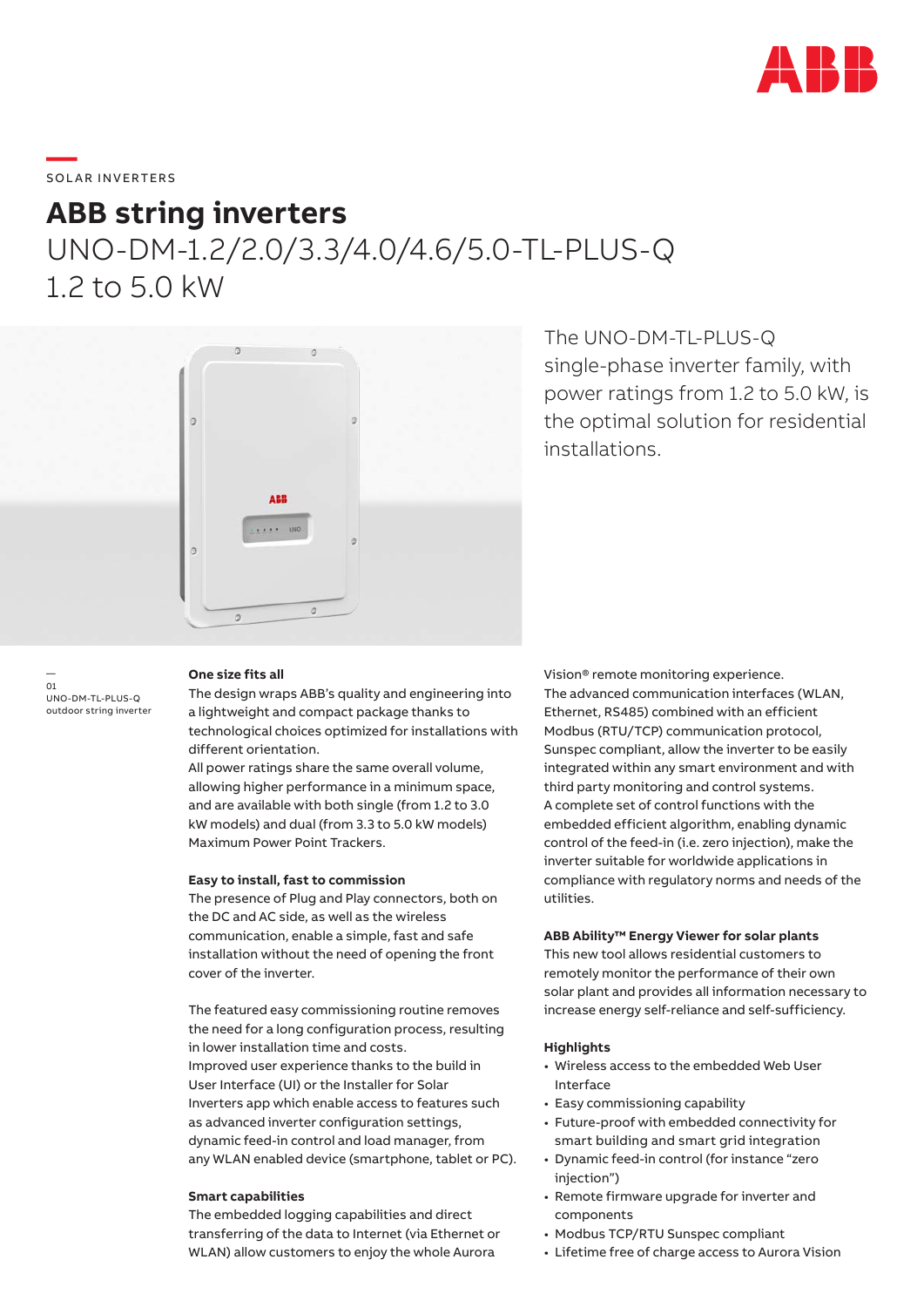## **— ABB string inverters** UNO-DM-TL-PLUS-Q 1.2 to 5.0 kW



### **— Technical data and types**

| <b>Type code</b>                                                                                              |                                                     | UNO-DM-1.2-TL-PLUS-Q UNO-DM-2.0-TL-PLUS-Q UNO-DM-3.0-TL-PLUS-Q |                       | UNO-DM-3.3-TL-PLUS-Q                                                                                                            |  |
|---------------------------------------------------------------------------------------------------------------|-----------------------------------------------------|----------------------------------------------------------------|-----------------------|---------------------------------------------------------------------------------------------------------------------------------|--|
| Input side                                                                                                    |                                                     |                                                                |                       |                                                                                                                                 |  |
| Absolute maximum DC input voltage (Vmax,abs)                                                                  | 600V                                                |                                                                |                       |                                                                                                                                 |  |
| Start-up DC input voltage (V <sub>start</sub> )                                                               | 120 V (adj. 100150 V)                               | 150 V (adj. 100250 V)                                          | 150 V (adj. 100250 V) | 200 V (adj. 120350 V)                                                                                                           |  |
| Operating DC input voltage range<br>$(VdcminVdcmax)$                                                          |                                                     | 0.7 x V <sub>start</sub> 580 V (min 90 V)                      |                       |                                                                                                                                 |  |
| Rated DC input voltage (Vdcr)                                                                                 | 185 V                                               | 300V                                                           | 300 V                 | 360 V                                                                                                                           |  |
| Rated DC input power (Pdcr)                                                                                   | 1500W                                               | 2500W                                                          | 3300W                 | 3500W                                                                                                                           |  |
| Number of independent MPPT                                                                                    | $\mathbf{1}$                                        | $\mathbf{1}$                                                   | $\mathbf{1}$          | 2                                                                                                                               |  |
| Maximum DC input power for each MPPT<br>$(P_{MPPTmax})$                                                       | 1500W                                               | 2500W                                                          | 3300W                 | 2000 W                                                                                                                          |  |
| DC input voltage range with parallel<br>configuration of MPPT at Pacr                                         | 100530V                                             | 210530V                                                        | 320530 V              | 170530 V                                                                                                                        |  |
| DC power limitation with parallel configuration<br>of MPPT                                                    | N/A                                                 | N/A                                                            | N/A                   | Linear derating from<br>Max to Null [530<br>V≤V <sub>MPPT</sub> ≤580 V]                                                         |  |
| DC power limitation for each MPPT with<br>independent configuration of MPPT at Pacr,<br>max unbalance example | N/A                                                 | N/A                                                            | N/A                   | 2000W<br>[200 V≤V <sub>MPPT</sub> ≤530 V]<br>the other channel:<br>P <sub>dcr</sub> -2000 W<br>[112 V≤V <sub>MPPT</sub> ≤530 V] |  |
| Maximum DC input current (Idcmax) /                                                                           | 10.0 A                                              | 10.0 A                                                         | 10.0 A                | 20.0/10.0 A                                                                                                                     |  |
| for each MPPT (IMPPTmax)<br>Maximum input short circuit current for each<br><b>MPPT</b>                       | 12.5A                                               | 12.5 A                                                         | 12.5 A                | 12.5A                                                                                                                           |  |
| Number of DC input pairs for each MPPT                                                                        |                                                     | $\mathbf{1}$                                                   |                       |                                                                                                                                 |  |
| DC connection type <sup>1)</sup>                                                                              |                                                     | Quick Fit PV Connector                                         |                       |                                                                                                                                 |  |
| Input protection                                                                                              |                                                     |                                                                |                       |                                                                                                                                 |  |
| Reverse polarity protection                                                                                   |                                                     | Yes, from limited current source                               |                       |                                                                                                                                 |  |
| Input over voltage protection for each MPPT-<br>varistor                                                      | Yes                                                 |                                                                |                       |                                                                                                                                 |  |
| Photovoltaic array isolation control                                                                          |                                                     | According to local standard                                    |                       |                                                                                                                                 |  |
| DC switch rating for each MPPT<br>(version with DC switch)                                                    |                                                     | 25 A / 600 V                                                   |                       |                                                                                                                                 |  |
| <b>Output side</b>                                                                                            |                                                     |                                                                |                       |                                                                                                                                 |  |
| AC grid connection type                                                                                       | Single-phase                                        |                                                                |                       |                                                                                                                                 |  |
| Rated AC power (Pacr@coso=1)                                                                                  | 1200W                                               | 2000W                                                          | 3000W                 | 3300W                                                                                                                           |  |
| Maximum AC output power (Pacmax @coso=1)                                                                      | 1200W                                               | 2000W                                                          | 3000W                 | 3300W                                                                                                                           |  |
| Maximum apparent power (S <sub>max</sub> )                                                                    | 1200 VA                                             | 2000 VA                                                        | 3000 VA               | 3300 VA                                                                                                                         |  |
| Rated AC grid voltage (V <sub>ac,r</sub> )                                                                    | 230V                                                |                                                                |                       |                                                                                                                                 |  |
| AC voltage range <sup>3)</sup>                                                                                | 180264 V                                            |                                                                |                       |                                                                                                                                 |  |
| Maximum AC output current (Iac, max)                                                                          | 5.5A                                                | 10.0 A                                                         | 14.5 A                | 14.5 A                                                                                                                          |  |
| Contributory fault current                                                                                    | 10.0 A                                              | 12.0 A                                                         | 16.0 A                | 16.0 A                                                                                                                          |  |
| Rated output frequency (f <sub>r</sub> ) <sup>4)</sup>                                                        |                                                     | 50/60 Hz                                                       |                       |                                                                                                                                 |  |
| Output frequency range (f <sub>min</sub> f <sub>max</sub> ) <sup>4)</sup>                                     | 4753/5763 Hz                                        |                                                                |                       |                                                                                                                                 |  |
| Nominal power factor and adjustable range                                                                     | $> 0.995$ , adj. $\pm 0.1 - 1$ (over/under excited) |                                                                |                       |                                                                                                                                 |  |
| Total current harmonic distortion                                                                             | < 3.5%                                              |                                                                |                       |                                                                                                                                 |  |
| AC connection type                                                                                            | Female connector from panel                         |                                                                |                       |                                                                                                                                 |  |
| <b>Output protection</b>                                                                                      |                                                     |                                                                |                       |                                                                                                                                 |  |
| Anti-islanding protection                                                                                     |                                                     | According to local standard                                    |                       |                                                                                                                                 |  |
| Maximum external AC overcurrent protection                                                                    | 10.0 A                                              | 16.0 A                                                         | 16.0 A                | 20.0 A                                                                                                                          |  |
| Output overvoltage protection - varistor                                                                      |                                                     | $2(L - N / L - PE)$                                            |                       |                                                                                                                                 |  |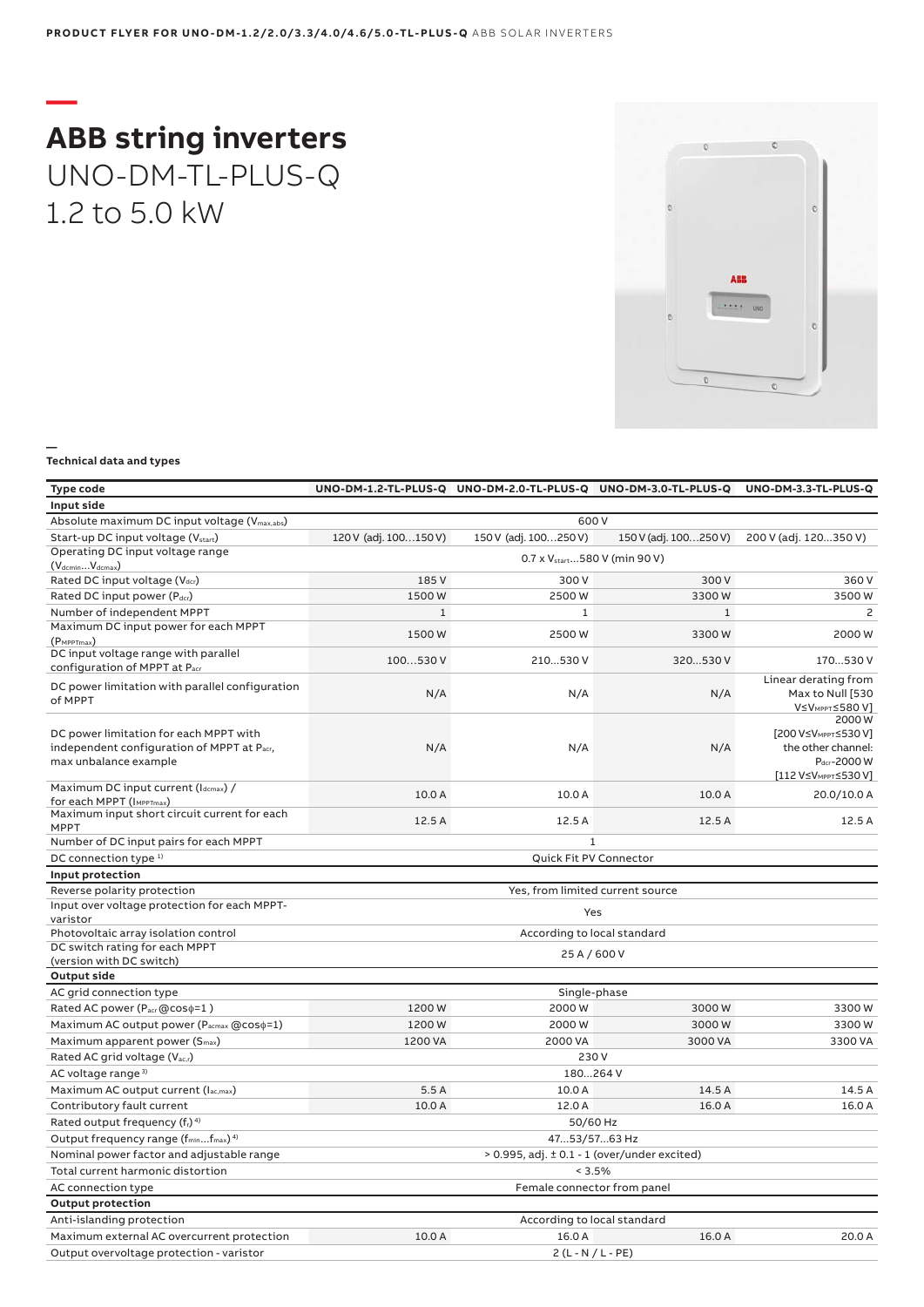### **ABB UNO-DM-1.2/2.0-TL-PLUS-Q string inverter block diagram**



#### **— Technical data and types**

**—**

| Type code                                                 |                                                                                                                                      |                                                           | UNO-DM-1.2-TL-PLUS-Q UNO-DM-2.0-TL-PLUS-Q UNO-DM-3.0-TL-PLUS-Q UNO-DM-3.3-TL-PLUS-Q             |                                                         |  |
|-----------------------------------------------------------|--------------------------------------------------------------------------------------------------------------------------------------|-----------------------------------------------------------|-------------------------------------------------------------------------------------------------|---------------------------------------------------------|--|
| <b>Operating performance</b>                              |                                                                                                                                      |                                                           |                                                                                                 |                                                         |  |
| Maximum efficiency $(\eta_{max})$                         | 94.8%                                                                                                                                | 96.7%                                                     | 96.7%                                                                                           | 97.0%                                                   |  |
| Weighted efficiency (EURO/CEC)                            | $92.0\%/$                                                                                                                            | 95.0%/-                                                   | $90.0\%/-$                                                                                      | $96.5%/ -$                                              |  |
| Feed in power threshold                                   |                                                                                                                                      | 8 W                                                       |                                                                                                 |                                                         |  |
| Night consumption                                         |                                                                                                                                      | 0.4 W                                                     |                                                                                                 |                                                         |  |
| <b>Embedded communication</b>                             |                                                                                                                                      |                                                           |                                                                                                 |                                                         |  |
| Embedded communication interface <sup>5)</sup>            |                                                                                                                                      | Wireless                                                  |                                                                                                 |                                                         |  |
| Embedded communication protocol                           | ModBus TCP (SunSpec)                                                                                                                 |                                                           |                                                                                                 |                                                         |  |
| Commissioning tool                                        | Web User Interface, Aurora Manager Lite                                                                                              |                                                           |                                                                                                 |                                                         |  |
| Monitoring                                                | Plant Portfolio Manager, Plant Viewer, Plant Viewer for Mobile,<br>ABB Ability <sup>™</sup> Energy Viewer for solar plants           |                                                           |                                                                                                 |                                                         |  |
| Optional board UNO-DM-COM kit                             |                                                                                                                                      |                                                           |                                                                                                 |                                                         |  |
| Optional communication interface                          |                                                                                                                                      |                                                           | RS485 (use with meter for dynamic feed-in control), Alarm/Load manager relay, Remote ON/OFF     |                                                         |  |
| Optional communication protocol                           |                                                                                                                                      | ModBus RTU (SunSpec), Aurora Protocol                     |                                                                                                 |                                                         |  |
| Optional board UNO-DM-PLUS Ethernet COM kit               |                                                                                                                                      |                                                           |                                                                                                 |                                                         |  |
| Optional communication interface                          | Ethernet, RS485 (use with meter for dynamic feed-in control),<br>Alarm/Load manager relay, Remote ON/OFF                             |                                                           |                                                                                                 |                                                         |  |
| Optional communication protocol                           | ModBus TCP (SunSpec), ModBus RTU (SunSpec), Aurora Protocol                                                                          |                                                           |                                                                                                 |                                                         |  |
| Environmental                                             |                                                                                                                                      |                                                           |                                                                                                 |                                                         |  |
| Ambient temperature range                                 | $-25+60°C$ /-13140°F<br>with derating above<br>50°C/122°F                                                                            | $-25+60°C/ -13140°F$<br>with derating above<br>50°C/122°F | -25+60°C/-13140°F<br>con derating sopra<br>50°C/122°F                                           | -25+60°C /-13140°F<br>with derating above<br>50°C/122°F |  |
| Relative humidity                                         | 0100 % condensing                                                                                                                    |                                                           |                                                                                                 |                                                         |  |
| Acoustic noise emission level                             |                                                                                                                                      | 50 dBA @ 1 m                                              |                                                                                                 |                                                         |  |
| Maximum operating altitude without derating               |                                                                                                                                      | 2000 m / 6560 ft                                          |                                                                                                 |                                                         |  |
| Physical                                                  |                                                                                                                                      |                                                           |                                                                                                 |                                                         |  |
| Environmental protection rating                           | IP 65                                                                                                                                |                                                           |                                                                                                 |                                                         |  |
| Cooling                                                   | Natural                                                                                                                              |                                                           |                                                                                                 |                                                         |  |
| Dimension (H x W x D)                                     | 553 x 418 x 175 mm / 21.8" x 16.5" x 6.9"                                                                                            |                                                           |                                                                                                 |                                                         |  |
| Weight                                                    | 15 kg / 33 lbs                                                                                                                       |                                                           |                                                                                                 |                                                         |  |
| Mounting system                                           | Wall bracket                                                                                                                         |                                                           |                                                                                                 |                                                         |  |
| Safety                                                    |                                                                                                                                      |                                                           |                                                                                                 |                                                         |  |
| <b>Isolation level</b>                                    | Transformerless                                                                                                                      |                                                           |                                                                                                 |                                                         |  |
| Marking                                                   | CE, RCM                                                                                                                              |                                                           |                                                                                                 |                                                         |  |
| Safety and EMC standard                                   | IEC/EN 62109-1, IEC/EN 62109-2, AS/NZS 4777.2, EN 61000-6-1,EN 61000-6-2, EN 61000-<br>6-3, EN 61000-6-4, EN 61000-3-2, EN 61000-3-3 |                                                           |                                                                                                 |                                                         |  |
| Grid standard                                             | CEI 0-21, DIN V VDE V 0126-1-1, VDE-AR-N 4105, G83/2, G59/3, RD 413, ITC-BT-40,                                                      |                                                           |                                                                                                 |                                                         |  |
| (check your sales channel for availability) <sup>7)</sup> | AS/NZS 4777.2, IEC 61727, IEC 62116                                                                                                  |                                                           |                                                                                                 |                                                         |  |
| Available products variants                               |                                                                                                                                      |                                                           |                                                                                                 |                                                         |  |
| Standard                                                  |                                                                                                                                      |                                                           | UNO-DM-1.2-TL-PLUS-B-Q UNO-DM-2.0-TL-PLUS-B-Q UNO-DM-3.0-TL-PLUS-B-Q UNO-DM-3.3-TL-PLUS-B-Q     |                                                         |  |
| With DC switch                                            |                                                                                                                                      |                                                           | UNO-DM-1.2-TL-PLUS-SB-Q UNO-DM-2.0-TL-PLUS-SB-Q UNO-DM-3.0-TL-PLUS-SB-Q UNO-DM-3.3-TL-PLUS-SB-Q |                                                         |  |

1) "Refer to the document "String inverter - Product Manual appendix" available at www.abb.com/solarinverters to know the brand and the model of the quick fit connector"

2) For UK G83/2 setting, maximum output current limited to 16 A up to a maximum output Pacr of 3600 W and a maximum apparent power of 3600 VA

3) The AC voltage range may vary depending on specific country grid standard

4) The Frequency range may vary depending on specific country grid standard;

7) Further grid standard will be added, please refer to ABB Solar page for further details

Remark. Features not specifically listed in the present data sheet are not included in the product

CE is valid for 50Hz only 5) As per IEEE 802.11 b/g/n standard

<sup>6)</sup> Pacr = 4200 W @ 45°C/113°F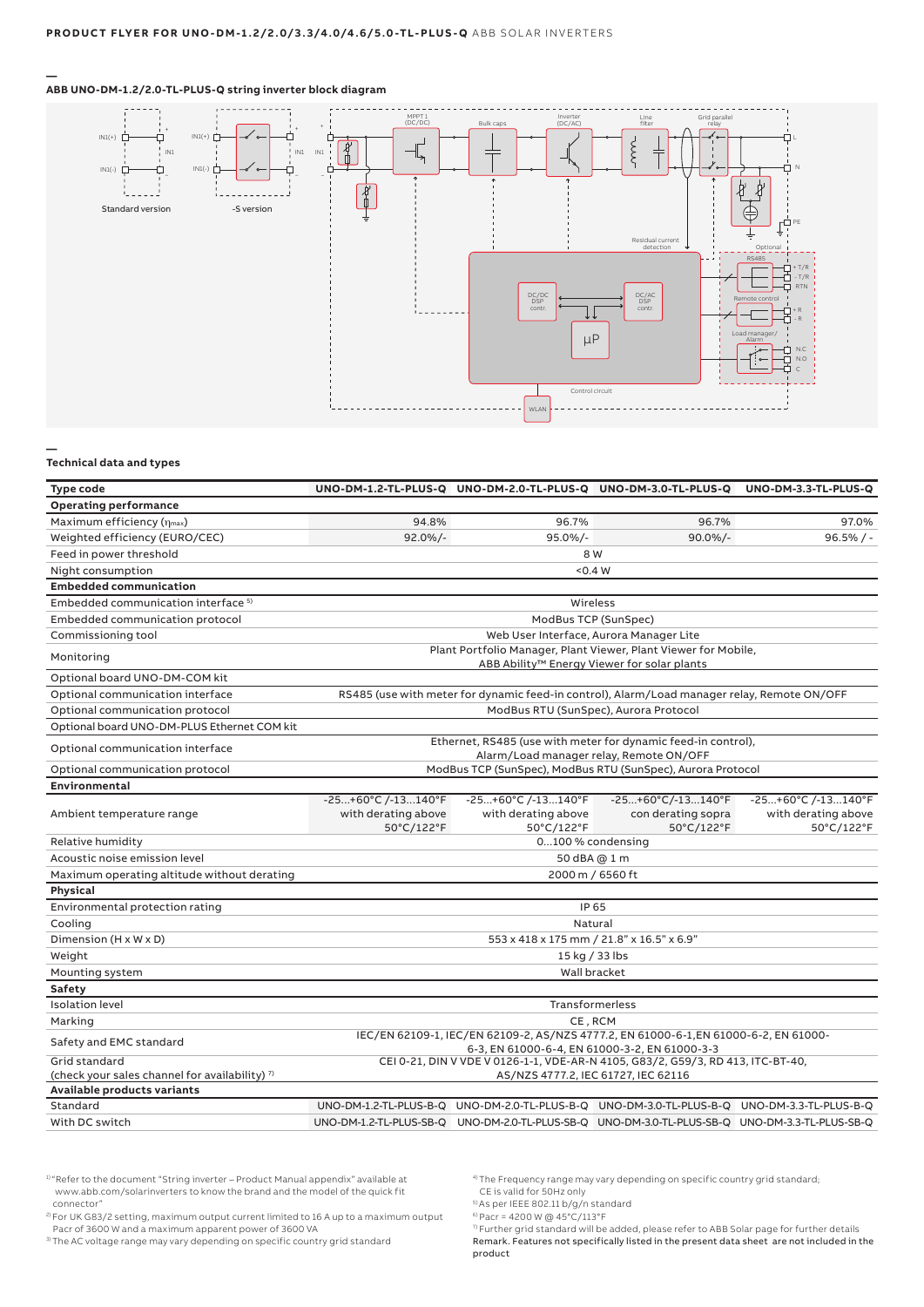## **— UNO-DM-PLUS-Q:** Efficient, connected, smart.



### **— Technical data and types**

| <b>Type code</b>                                                                  | UNO-DM-4.0-TL-PLUS-Q                                              | UNO-DM-4.6-TL-PLUS-Q                                              | UNO-DM-5.0-TL-PLUS-Q                                                                                      |  |
|-----------------------------------------------------------------------------------|-------------------------------------------------------------------|-------------------------------------------------------------------|-----------------------------------------------------------------------------------------------------------|--|
| Input side                                                                        |                                                                   |                                                                   |                                                                                                           |  |
| Absolute maximum DC input voltage (Vmax,abs)                                      |                                                                   | 600V                                                              |                                                                                                           |  |
| Start-up DC input voltage (Vstart)                                                | 200 V (adj. 120350 V)                                             |                                                                   |                                                                                                           |  |
| Operating DC input voltage range (VdcminVdcmax)                                   |                                                                   | 0.7 x V <sub>start.</sub> 580 V (min 90 V)                        |                                                                                                           |  |
| Rated DC input voltage (Vdcr)                                                     |                                                                   | 360 V                                                             |                                                                                                           |  |
| Rated DC input power (Pdcr)                                                       | 4250W                                                             | 4750W                                                             | 5150W                                                                                                     |  |
| Number of independent MPPT                                                        |                                                                   | 2                                                                 |                                                                                                           |  |
| Maximum DC input power for each MPPT (PMPPTmax)                                   | 3000W                                                             | 3000W                                                             | 3500W                                                                                                     |  |
| DC input voltage range with parallel configuration<br>of MPPT at P <sub>acr</sub> | 130530 V                                                          | 150530 V                                                          | 170480 V                                                                                                  |  |
| DC power limitation with parallel configuration                                   | Linear derating from Max to                                       | Linear derating from Max to                                       | Linear derating from Max to                                                                               |  |
| of MPPT Pacr<br>DC power limitation for each MPPT with                            | Null [530V≤VMPPT≤580V]<br>3000 W [190 V≤VMPPT≤530 V]              | Null [530V≤VMPPT≤580V]<br>3000 W [190 V≤VMPPT≤530 V]              | Null [480V≤VMPPT≤580V]<br>On MPPT 1: 3500 W<br>[185 V≤V <sub>MPPT</sub> ≤480 V]<br>On MPPT 2: Pdcr-3500 W |  |
| independent configuration of MPPT at Pacr,<br>max unbalance example               | the other channel: Pdcr-3000 W<br>[90 V≤V <sub>MPPT</sub> ≤530 V] | the other channel: Pdcr-3000 W<br>[90 V≤V <sub>MPPT</sub> ≤530 V] | [145 V≤V <sub>MPPT</sub> ≤480 V] or<br>3500 W (305 V≤VMPPT≤480 V)<br>with no power on MPPT1               |  |
| Maximum DC input current (Idcmax) /<br>for each MPPT (IMPPTmax)                   | 32.0/16.0 A                                                       | 32.0/16.0 A                                                       | 30.5/19-11.5<br>(MPPT 1 - MPPT 2)                                                                         |  |
| Maximum input short circuit current for each MPPT                                 | 20.0 A                                                            | 20.0 A                                                            | 22.0 A                                                                                                    |  |
| Number of DC input pairs for each MPPT                                            |                                                                   | $\mathbf{1}$                                                      |                                                                                                           |  |
| DC connection type 1)                                                             |                                                                   | Quick Fit PV Connector                                            |                                                                                                           |  |
| Input protection                                                                  |                                                                   |                                                                   |                                                                                                           |  |
| Reverse polarity protection                                                       |                                                                   | Yes, from limited current source                                  |                                                                                                           |  |
| Input over voltage protection for each MPPT-<br>varistor                          | Yes                                                               |                                                                   |                                                                                                           |  |
| Photovoltaic array isolation control                                              | According to local standard                                       |                                                                   |                                                                                                           |  |
| DC switch rating for each MPPT<br>(version with DC switch)                        |                                                                   | 25 A / 600 V                                                      |                                                                                                           |  |
| <b>Output side</b>                                                                |                                                                   |                                                                   |                                                                                                           |  |
| AC grid connection type                                                           |                                                                   | Single-phase                                                      |                                                                                                           |  |
| Rated AC power (Pacr @coso=1)                                                     | 4000W                                                             | 4600W                                                             | 5000W                                                                                                     |  |
| Maximum AC output power (P <sub>acmax</sub> @cos $\phi$ =1)                       | 4000 W <sup>2)</sup>                                              | 4600W                                                             | 5000W                                                                                                     |  |
| Maximum apparent power (S <sub>max</sub> )                                        | 4000 VA <sup>2)</sup>                                             | 4600 VA                                                           | 5000 VA                                                                                                   |  |
| Rated AC grid voltage (V <sub>ac,r</sub> )                                        | 230V                                                              |                                                                   |                                                                                                           |  |
| AC voltage range 3)                                                               | 180264 V                                                          |                                                                   |                                                                                                           |  |
| Maximum AC output current (lac,max)                                               | 17.2 A                                                            | 20.0 A                                                            | 22.0 A                                                                                                    |  |
| Contributory fault current                                                        | 19.0 A                                                            | 22.0 A                                                            | 24.0 A                                                                                                    |  |
| Rated output frequency (fr) 4)                                                    |                                                                   | 50/60 Hz                                                          |                                                                                                           |  |
| Output frequency range (f <sub>min</sub> f <sub>max</sub> ) <sup>4)</sup>         | 4753/5763 Hz                                                      |                                                                   |                                                                                                           |  |
| Nominal power factor and adjustable range                                         | $> 0.995$ , adj. $\pm 0.1 - 1$ (over/under excited)               |                                                                   |                                                                                                           |  |
| Total current harmonic distortion                                                 | < 3.5                                                             |                                                                   |                                                                                                           |  |
| AC connection type                                                                | Female connector from panel                                       |                                                                   |                                                                                                           |  |
| <b>Output protection</b>                                                          |                                                                   |                                                                   |                                                                                                           |  |
| Anti-islanding protection                                                         |                                                                   | According to local standard                                       |                                                                                                           |  |
| Maximum external AC overcurrent protection                                        | 25.0 A                                                            | 25.0 A                                                            | 32.0 A                                                                                                    |  |
| Output overvoltage protection - varistor                                          | $2(L - N / L - PE)$                                               |                                                                   |                                                                                                           |  |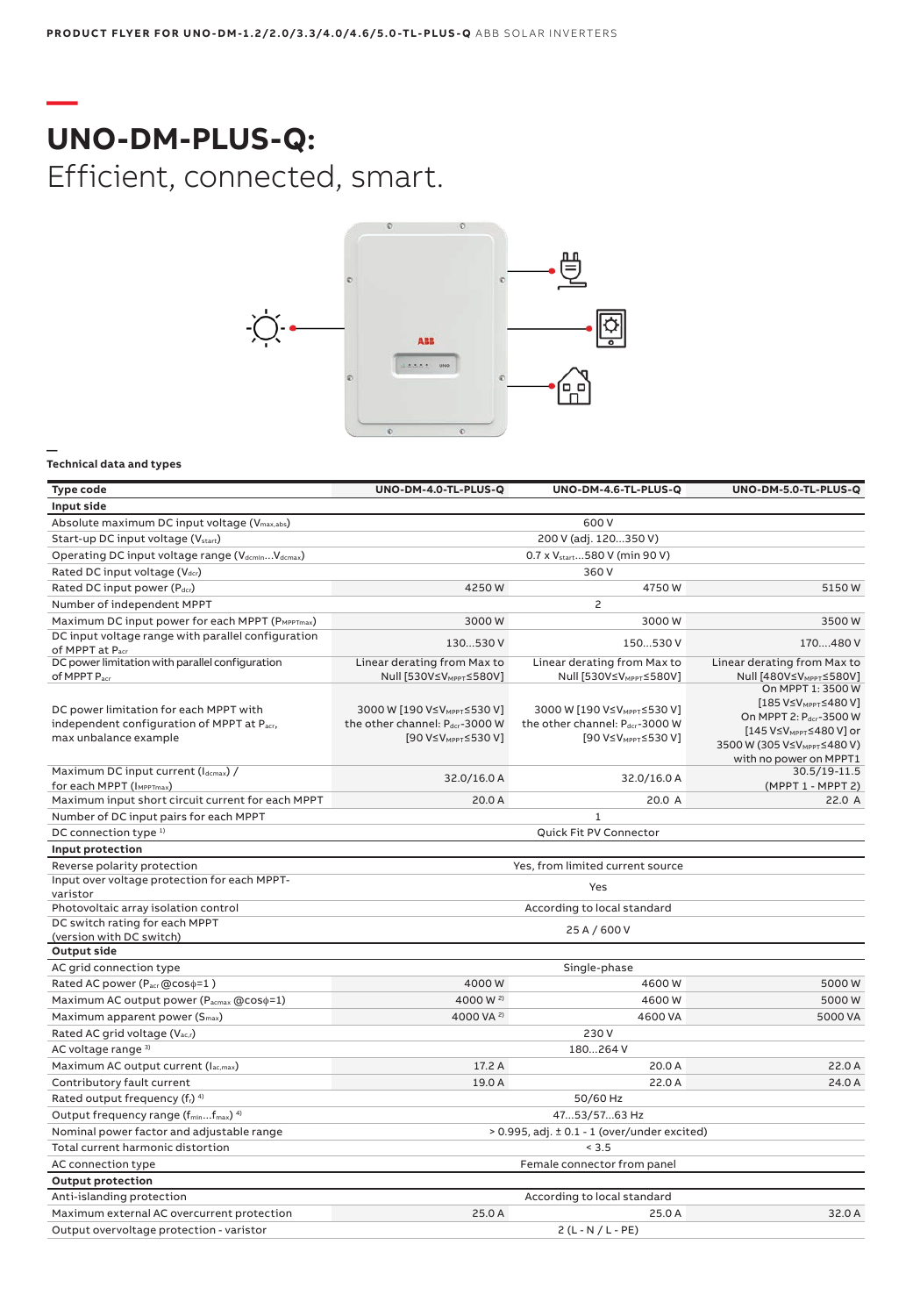

### **ABB UNO-DM-3.3/4.0/4.6/5.0-TL-PLUS-Q string inverter block diagram**

#### **Technical data and types**

**—**

**—**

| Type code                                                                                | UNO-DM-4.0-TL-PLUS-Q                                                                                                                   | UNO-DM-4.6-TL-PLUS-Q                                                                        | UNO-DM-5.0-TL-PLUS-Q                                 |  |
|------------------------------------------------------------------------------------------|----------------------------------------------------------------------------------------------------------------------------------------|---------------------------------------------------------------------------------------------|------------------------------------------------------|--|
| <b>Operating performance</b>                                                             |                                                                                                                                        |                                                                                             |                                                      |  |
| Maximum efficiency $(\eta_{max})$                                                        | 97.0%                                                                                                                                  | 97.0%                                                                                       | 97.4%                                                |  |
| Weighted efficiency (EURO/CEC)                                                           | $96.5%/ -$                                                                                                                             | $96.5%$ / -                                                                                 | $97.0\%$ / -                                         |  |
| Feed in power threshold                                                                  |                                                                                                                                        | 8 W                                                                                         |                                                      |  |
| Night consumption                                                                        |                                                                                                                                        | < 0.4 W                                                                                     |                                                      |  |
| <b>Embedded communication</b>                                                            |                                                                                                                                        |                                                                                             |                                                      |  |
| Embedded communication interface <sup>5)</sup>                                           |                                                                                                                                        | Wireless                                                                                    |                                                      |  |
| Embedded communication protocol                                                          | ModBus TCP (SunSpec)                                                                                                                   |                                                                                             |                                                      |  |
| Commissioning tool                                                                       | Web User Interface, Aurora Manager Lite                                                                                                |                                                                                             |                                                      |  |
| Monitoring                                                                               | Plant Portfolio Manager, Plant Viewer, Plant Viewer for Mobile,<br>ABB Ability <sup>™</sup> Energy Viewer for solar plants             |                                                                                             |                                                      |  |
| Optional board UNO-DM-COM kit                                                            |                                                                                                                                        |                                                                                             |                                                      |  |
| Optional communication interface                                                         |                                                                                                                                        | RS485 (use with meter for dynamic feed-in control), Alarm/Load manager relay, Remote ON/OFF |                                                      |  |
| Optional communication protocol                                                          |                                                                                                                                        | ModBus RTU (SunSpec), Aurora Protocol                                                       |                                                      |  |
| Optional board UNO-DM-PLUS Ethernet COM kit                                              |                                                                                                                                        |                                                                                             |                                                      |  |
| Optional communication interface                                                         | Ethernet, RS485 (use with meter for dynamic feed-in control),<br>Alarm/Load manager relay, Remote ON/OFF                               |                                                                                             |                                                      |  |
| Optional communication protocol                                                          |                                                                                                                                        | ModBus TCP (SunSpec), ModBus RTU (SunSpec), Aurora Protocol                                 |                                                      |  |
| Environmental                                                                            |                                                                                                                                        |                                                                                             |                                                      |  |
| Ambient temperature range                                                                | -25+60°C /-13140°F with<br>derating above 50°C/122°F                                                                                   | -25+60°C /-13140°F with<br>derating above 45°C/113°F <sup>6)</sup>                          | -25+60°C /-13140°F with<br>derating above 45°C/113°F |  |
| Relative humidity                                                                        |                                                                                                                                        | 0100 % condensing                                                                           |                                                      |  |
| Maximum operating altitude without derating                                              |                                                                                                                                        | 2000 m / 6560 ft                                                                            |                                                      |  |
| <b>Physical</b>                                                                          |                                                                                                                                        |                                                                                             |                                                      |  |
| Environmental protection rating                                                          |                                                                                                                                        | IP 65                                                                                       |                                                      |  |
| Cooling                                                                                  | Natural                                                                                                                                |                                                                                             |                                                      |  |
| Dimension (H x W x D)                                                                    | 553 x 418 x 175 mm / 21.8" x 16.5" x 6.9"                                                                                              |                                                                                             |                                                      |  |
| Weight                                                                                   | 15 kg / 33 lbs                                                                                                                         |                                                                                             |                                                      |  |
| Mounting system                                                                          | Wall bracket                                                                                                                           |                                                                                             |                                                      |  |
| Safety                                                                                   |                                                                                                                                        |                                                                                             |                                                      |  |
| <b>Isolation</b> level                                                                   | <b>Transformerless</b>                                                                                                                 |                                                                                             |                                                      |  |
| Marking                                                                                  | CE, RCM                                                                                                                                |                                                                                             |                                                      |  |
| Safety and EMC standard                                                                  | IEC/EN 62109-1, IEC/EN 62109-2, AS/NZS 4777.2, EN 61000-6-1, EN 61000-6-2,<br>EN 61000-6-3, EN 61000-6-4, EN 61000-3-11, EN 61000-3-12 |                                                                                             |                                                      |  |
| Grid standard                                                                            | CEI 0-21, DIN V VDE V 0126-1-1, VDE-AR-N 4105, G83/2, G59/3, RD 413,                                                                   |                                                                                             |                                                      |  |
| (check your sales channel for availability) <sup>7)</sup><br>Available products variants |                                                                                                                                        | ITC-BT-40, AS/NZS 4777.2, C10/11, IEC 61727, IEC 62116                                      |                                                      |  |
| Standard                                                                                 | UNO-DM-4.0-TL-PLUS-B-Q                                                                                                                 | UNO-DM-4.6-TL-PLUS-B-Q                                                                      | UNO-DM-5.0-TL-PLUS-B-QU                              |  |
| With DC switch                                                                           | UNO-DM-4.0-TL-PLUS-SB-Q                                                                                                                | UNO-DM-4.6-TL-PLUS-SB-Q                                                                     | UNO-DM-5.0-TL-PLUS-SB-QU                             |  |
|                                                                                          |                                                                                                                                        |                                                                                             |                                                      |  |

<sup>1)</sup> "Refer to the document "String inverter – Product Manual appendix" available at www.abb.com/solarinverters to know the brand and the model of the quick fit connector" 2) For UK G83/2 setting, maximum output current limited to 16 A up to a maximum output

Pacr of 3600 W and a maximum apparent power of 3600 VA

3) The AC voltage range may vary depending on specific country grid standard

4) The Frequency range may vary depending on specific country grid standard;

CE is valid for 50Hz only

5) As per IEEE 802.11 b/g/n standard

 $6$  Pacr = 4200 W @ 45°C/113°F

7) Further grid standard will be added, please refer to ABB Solar page for further details Remark. Features not specifically listed in the present data sheet are not included in the product